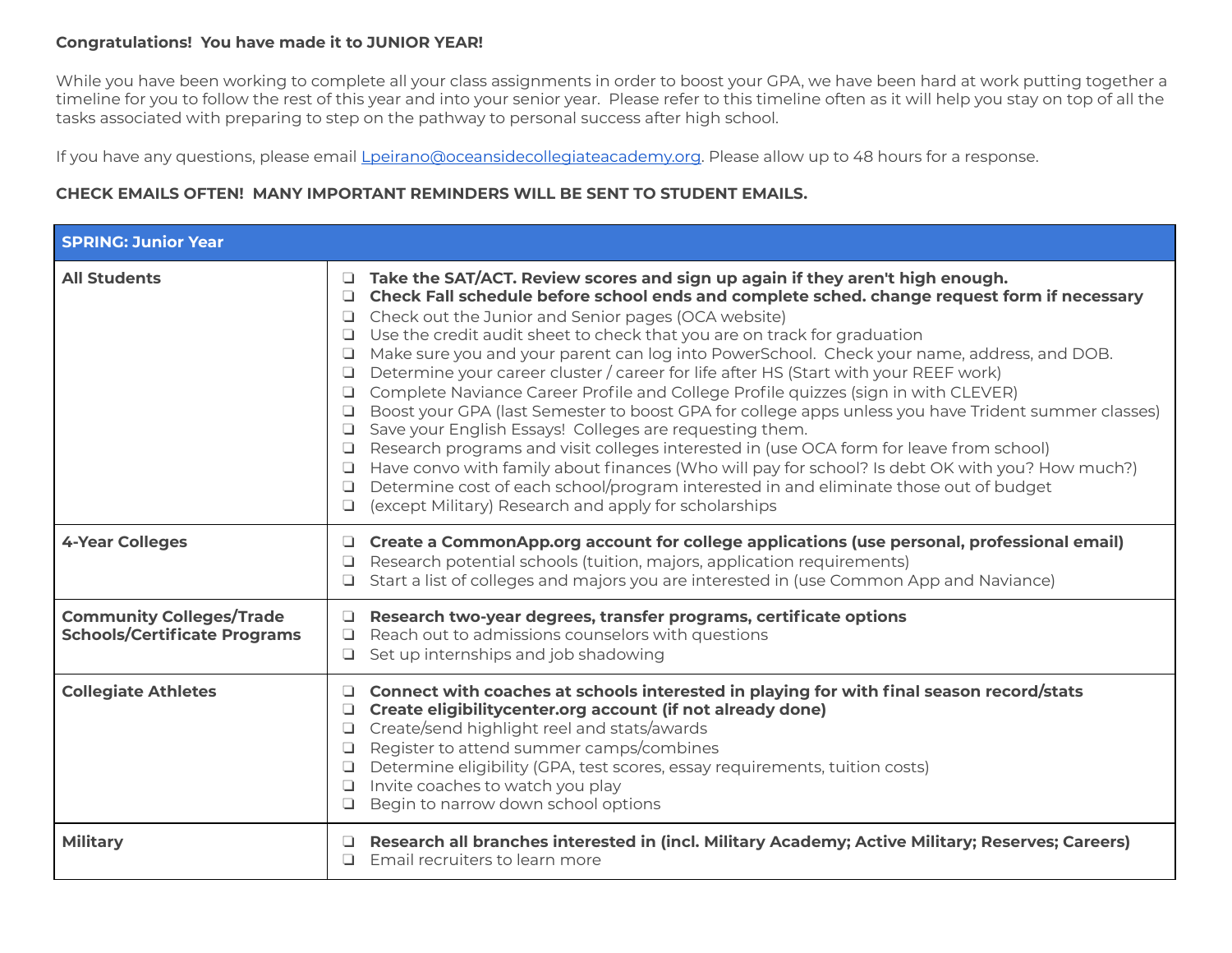| <b>SUMMER: Before Senior Year</b> |                                                                                                                                                                                                              |  |
|-----------------------------------|--------------------------------------------------------------------------------------------------------------------------------------------------------------------------------------------------------------|--|
| <b>All Students</b>               | Download and save OCA transcript before link expires (sent by registrar)<br>Add up community service hours, complete forms, make plans to complete 25 hours total<br>Create a resume                         |  |
| 4-Year Colleges                   | Finalize your Common App college list (reset password if necessary)<br>Work on personal statement/college essays<br>$\Box$ Continue to tour colleges and research programs<br>Schedule to retake the SAT/ACT |  |
| <b>Collegiate Athletes</b>        | <b>Attend summer camps/combines</b><br>Continue to connect with coaches<br>Narrow down school options                                                                                                        |  |

| <b>AUGUST/SEPTEMBER: Senior Year</b>                                             |                                                                                                                                                                                                                                                                                                                                                                                                                                                                                                                                                                                                                                                                                                                                                                                                                                                            |
|----------------------------------------------------------------------------------|------------------------------------------------------------------------------------------------------------------------------------------------------------------------------------------------------------------------------------------------------------------------------------------------------------------------------------------------------------------------------------------------------------------------------------------------------------------------------------------------------------------------------------------------------------------------------------------------------------------------------------------------------------------------------------------------------------------------------------------------------------------------------------------------------------------------------------------------------------|
| <b>All Students</b>                                                              | <b>Check your schedule for accuracy</b><br>⊔<br>Schedule your senior yearbook picture (check emails)<br>❏<br>Order your yearbook (check emails)<br>⊐                                                                                                                                                                                                                                                                                                                                                                                                                                                                                                                                                                                                                                                                                                       |
| <b>4-Year Colleges</b>                                                           | Start all college applications AND confirm deadlines (use Common App or college website)<br>⊔<br>Personally ask teachers and coaches for LORs, Ask counselor for written evaluation (if needed)<br>Match Common App to Naviance and waive FERPA right<br>Use Naviance to send the LOR link to each teacher/coach<br>⊔<br>How many LORs do your colleges want? (some do not want them and some require them)<br>⊔<br>Determine whether colleges want an initial transcript from Trident or final only (direct from Trident)<br>Email or call to set up meeting with advisors/admissions counselors to ask questions<br>⊔<br>Decide if you are doing Honors Colleges or special programs (check deadlines, requirements)<br>⊔<br>Finish personal statements/essays<br>⊔<br>Retake SAT/ACT<br>Prepare to complete the FAFSA after October 1 (parent/guardian) |
| <b>Community Colleges</b><br><b>Trade Schools</b><br><b>Certificate Programs</b> | Email or call to set up meeting with advisors/admissions counselors to find out more<br>Continue researching programs that fit your career cluster/area of interest<br>Tour campuses<br>⊔<br>Determine when the application process should begin                                                                                                                                                                                                                                                                                                                                                                                                                                                                                                                                                                                                           |
| <b>Collegiate Athletes</b>                                                       | <b>Communicate with coaches about application process</b><br>⊔<br>Invite coaches to watch you play                                                                                                                                                                                                                                                                                                                                                                                                                                                                                                                                                                                                                                                                                                                                                         |
| <b>Military</b>                                                                  | Meet with recruiters to learn more                                                                                                                                                                                                                                                                                                                                                                                                                                                                                                                                                                                                                                                                                                                                                                                                                         |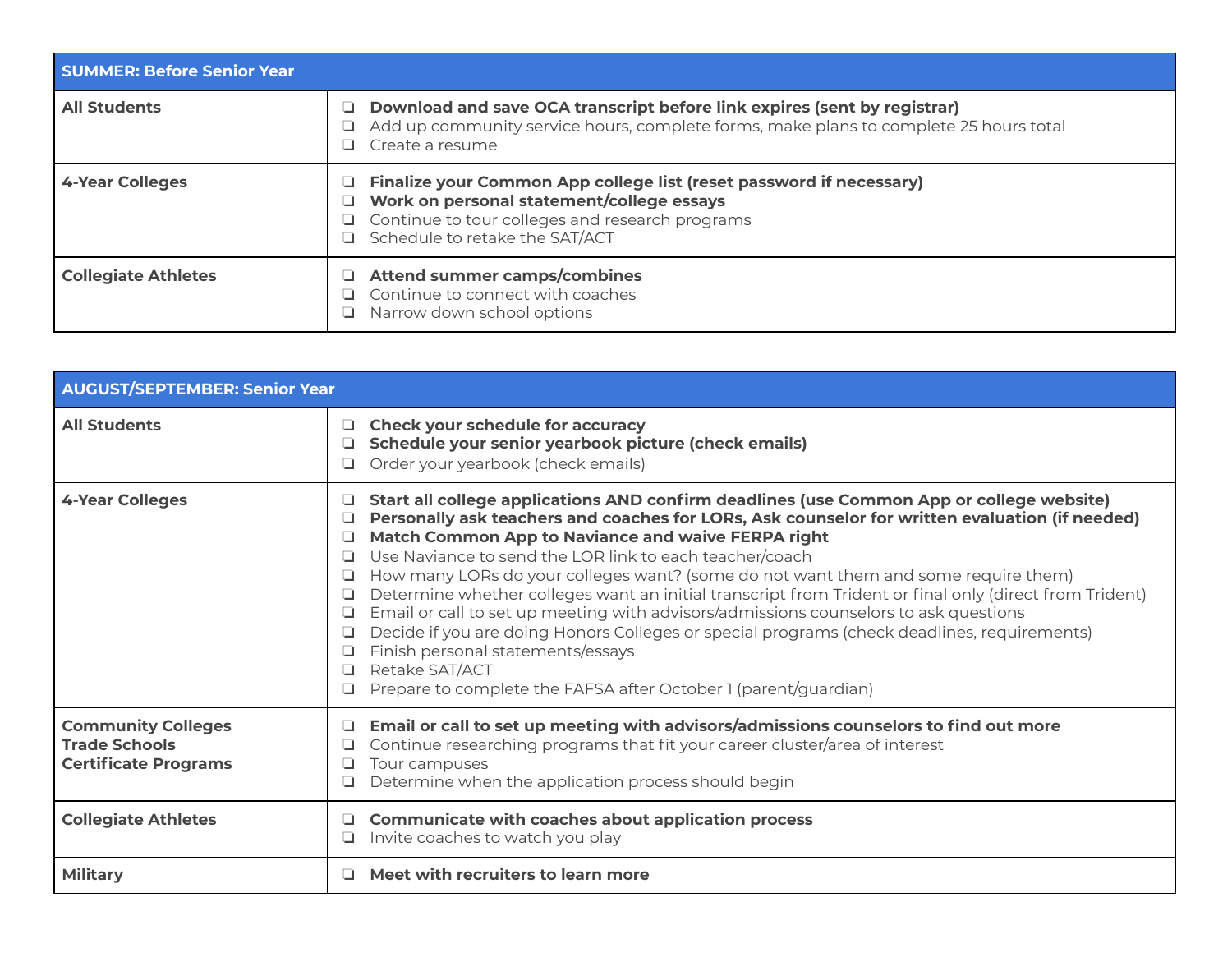| <b>FALL/WINTER: Senior Year</b>                                        |                                                                                                                                                                                                                                                                                                            |
|------------------------------------------------------------------------|------------------------------------------------------------------------------------------------------------------------------------------------------------------------------------------------------------------------------------------------------------------------------------------------------------|
| <b>4-Year Colleges</b>                                                 | Complete college applications for October, November, December deadlines<br>Request transcript through Naviance when you are ready to submit your college applications<br>Apply for scholarships (college websites, OCA database, google searches, Honors Colleges)<br>Parent/quardian completes FAFSA<br>ப |
| <b>Community Colleges/Trade</b><br><b>Schools/Certificate Programs</b> | Finalize list of interests/schools and find out when to apply<br>Job shadow or intern                                                                                                                                                                                                                      |
| <b>Collegiate Athletes</b>                                             | Update coaches with season stats/accomplishments/awards<br>Confirm eligibilitycenter.org account is correct and that transcript has been sent by counselor                                                                                                                                                 |
| <b>Military</b>                                                        | <b>Take ASVAB</b><br><b>Complete medical requirements</b><br>Continue meeting with recruiters<br>Narrow down options<br>⊔                                                                                                                                                                                  |

| <b>WINTER/EARLY SPRING: Senior Year</b>                                          |                                                                                                                                                                                                                                                                                                                                                   |  |
|----------------------------------------------------------------------------------|---------------------------------------------------------------------------------------------------------------------------------------------------------------------------------------------------------------------------------------------------------------------------------------------------------------------------------------------------|--|
| <b>All Students</b>                                                              | <b>Order your Cap and Gown (check emails)</b><br>PASS ALL YOUR CLASSES                                                                                                                                                                                                                                                                            |  |
| <b>4-Year Colleges</b>                                                           | Finish applying to schools that have a late deadline<br>Make sure all transcripts have been sent to colleges (email or call admissions offices/counselors)<br>Ask admissions counselors if they need Trident transcripts now or once accepted (through Trident)<br>Continue applying for scholarships<br>Retake SAT/ACT if needed to boost scores |  |
| <b>Community Colleges</b><br><b>Trade Schools</b><br><b>Certificate Programs</b> | <b>Complete application process</b><br>Meet with an advisor to plan your program/schedule<br>ப<br>□ (may be able to start 2nd semester if passed ENG 101 and College Math)<br>Ask about scholarships and apply                                                                                                                                    |  |
| <b>Collegiate Athletes</b>                                                       | Spring athletes, invite coaches to watch you play<br>Continue communicating with coaches                                                                                                                                                                                                                                                          |  |
| <b>Military</b>                                                                  | <b>Continue meeting with recruiters</b>                                                                                                                                                                                                                                                                                                           |  |